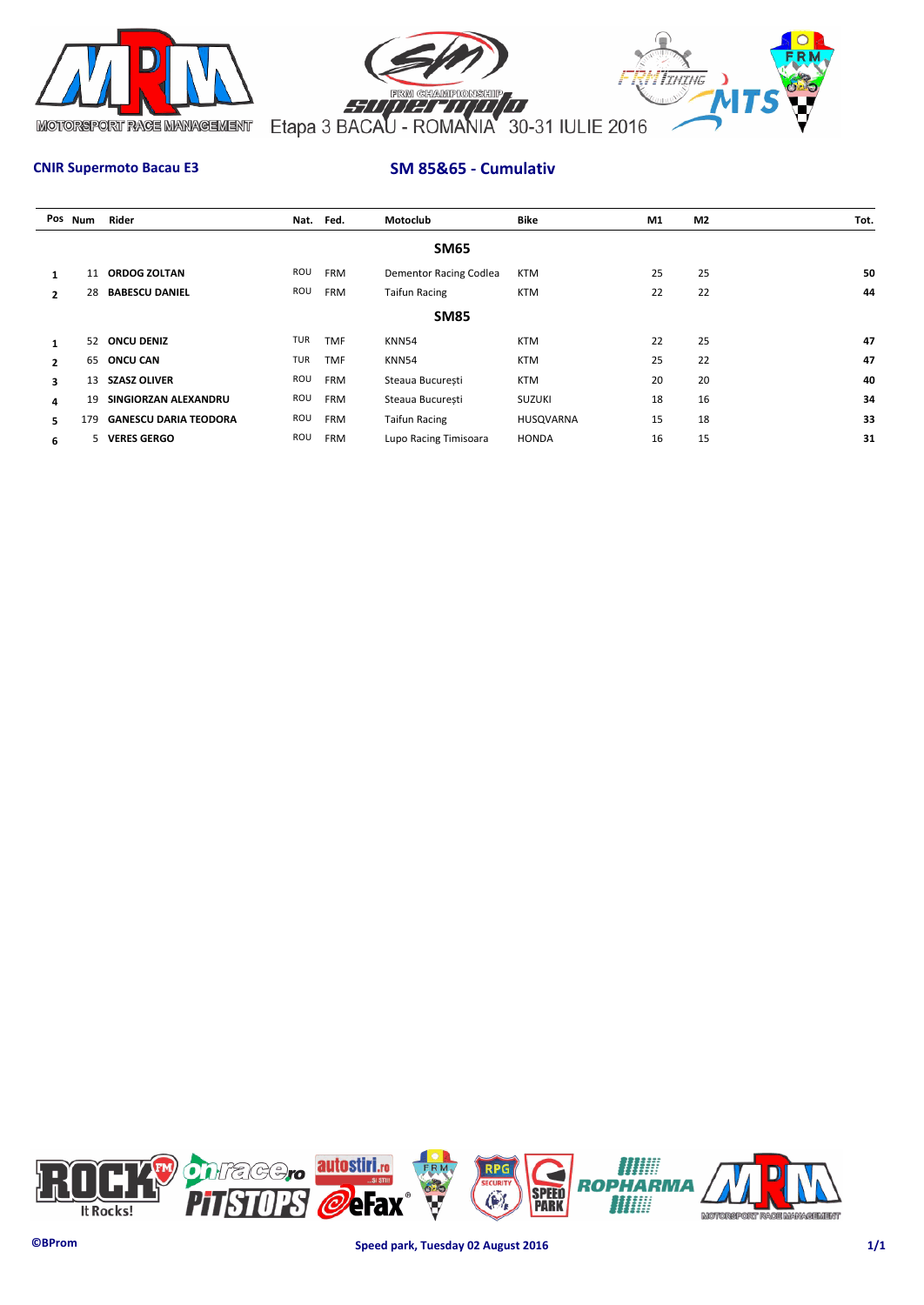



| Classification after 9 Laps (13,050 Km) |                                                                                                                                   |                              |            |            |             |                        |               |                |           |             | Winner Avg 79,580 Km/h |     |  |  |
|-----------------------------------------|-----------------------------------------------------------------------------------------------------------------------------------|------------------------------|------------|------------|-------------|------------------------|---------------|----------------|-----------|-------------|------------------------|-----|--|--|
|                                         | Pos Num                                                                                                                           | Rider                        | Nat        | Fed        | Class       | Motoclub               | <b>Bike</b>   | Laps           | Time      | <b>Best</b> | In                     | Pts |  |  |
|                                         |                                                                                                                                   |                              |            |            |             | <b>SM65</b>            |               |                |           |             |                        |     |  |  |
| $\mathbf{1}$                            | 11                                                                                                                                | <b>ORDOG ZOLTAN</b>          | ROU        | <b>FRM</b> | <b>SM65</b> | Dementor Racing Codlea | <b>KTM</b>    | 9              | 10:26.882 | 01:08.073   | $\overline{7}$         | 25  |  |  |
| $\overline{2}$                          | 28                                                                                                                                | <b>BABESCU DANIEL</b>        | ROU        | <b>FRM</b> | <b>SM65</b> | <b>Taifun Racing</b>   | <b>KTM</b>    | 9              | 10:32.691 | 01:09.109   | 5                      | 22  |  |  |
|                                         |                                                                                                                                   |                              |            |            |             | <b>SM85</b>            |               |                |           |             |                        |     |  |  |
| $\mathbf{1}$                            | 65                                                                                                                                | <b>ONCU CAN</b>              | <b>TUR</b> | <b>TMF</b> | <b>SM85</b> | <b>KNN54</b>           | <b>KTM</b>    | 9              | 09:50.348 | 01:04.392   | $\overline{2}$         | 25  |  |  |
| $\overline{2}$                          | 52                                                                                                                                | <b>ONCU DENIZ</b>            | <b>TUR</b> | <b>TMF</b> | <b>SM85</b> | KNN54                  | <b>KTM</b>    | 9              | 09:52.359 | 01:04.338   | $\overline{2}$         | 22  |  |  |
| 3                                       | 13                                                                                                                                | <b>SZASZ OLIVER</b>          | ROU        | <b>FRM</b> | <b>SM85</b> | Steaua Bucuresti       | <b>KTM</b>    | 9              | 10:30.015 | 01:08.943   | $\overline{2}$         | 20  |  |  |
| 4                                       | 19                                                                                                                                | SINGIORZAN ALEXANDRU         | ROU        | <b>FRM</b> | <b>SM85</b> | Steaua Bucuresti       | <b>SUZUKI</b> | 8              | 09:56.811 | 01:12.376   | $\overline{2}$         | 18  |  |  |
| 5                                       | 5.                                                                                                                                | <b>VERES GERGO</b>           | ROU        | <b>FRM</b> | <b>SM85</b> | Lupo Racing Timisoara  | <b>HONDA</b>  | 8              | 10:49.916 | 01:17.650   | 6                      | 16  |  |  |
| 6                                       | 179                                                                                                                               | <b>GANESCU DARIA TEODORA</b> | ROU        | <b>FRM</b> | <b>SM85</b> | <b>Taifun Racing</b>   | HUSQVARNA     | $\overline{ }$ | 10:17.851 | 01:08.218   | $\mathbf{1}$           | 15  |  |  |
|                                         | Best lap: nr 52 - ONCU DENIZ 01:04.338 in lap 2 Avg 81,134<br>Race Finish: 31.07.2016 10:36:58<br>Race Start: 31.07.2016 10:25:34 |                              |            |            |             |                        |               |                |           |             |                        |     |  |  |

Rezultatele sunt provizorii pana la expirarea timpului de protest si omologarea Juriului de Concurs Printing time: 14:06 Timpul limita pentru contestatii expira la 30 de minute de la afisarea rezultatelor

**Printing time: 14:06**



**© Weer Speed park, Sunday 31 July 2016 1/1**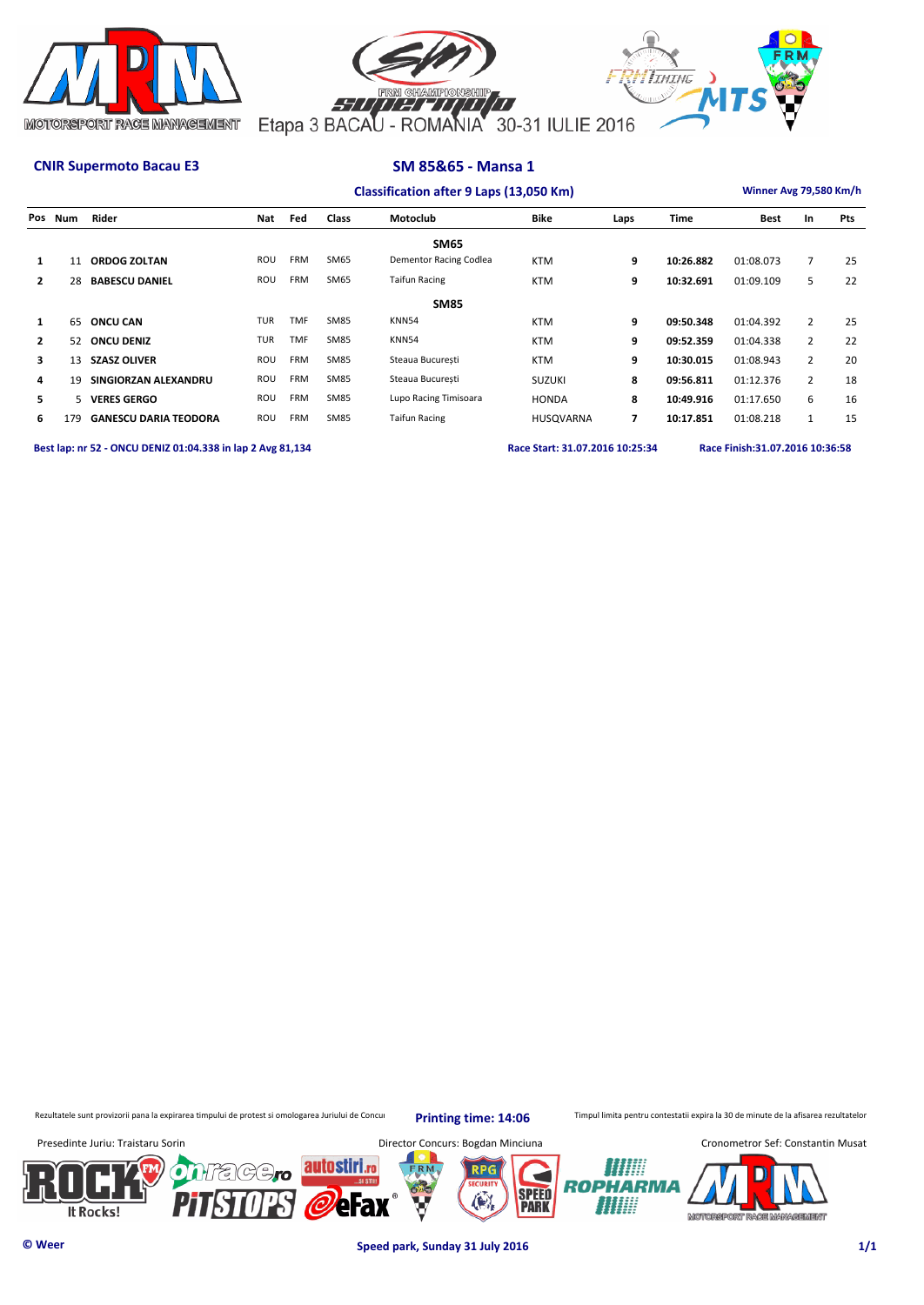





| <b>Sorted by Position</b> |                             |                    |                | <b>Laptimes</b>                     |              |                |                                     |                    |
|---------------------------|-----------------------------|--------------------|----------------|-------------------------------------|--------------|----------------|-------------------------------------|--------------------|
| Lap                       |                             | <b>Time of Day</b> | Lap            |                                     | Time of Day  | Lap            |                                     | <b>Time of Day</b> |
|                           | Po. 1 - # 65 ONCU C. - KTM  |                    | $\overline{a}$ | 01:09.632                           | 10:30:15.517 |                | Po. 8 - #179 GANESCU D. - HUSQVARNA |                    |
| $\mathbf{1}$              | 01:05.843                   | 10:26:41.625       | 5              | 01:10.030                           | 10:31:25.547 | 1              | 01:08.218                           | 10:26:44.249       |
| $\mathbf{2}$              | 01:04.392                   | 10:27:46.017       | 6              | 01:09.794                           | 10:32:35.341 | $\overline{2}$ | 02:16.465                           | 10:29:00.714       |
| 3                         | 01:05.172                   | 10:28:51.189       | $\overline{7}$ | 01:09.710                           | 10:33:45.051 | 3              | 02:06.375                           | 10:31:07.089       |
| 4                         | 01:04.665                   | 10:29:55.854       | 8              | 01:10.005                           | 10:34:55.056 | 4              | 01:11.466                           | 10:32:18.555       |
| 5                         | 01:09.027                   | 10:31:04.881       | 9              | 01:09.900                           | 10:36:04.956 | 5              | 01:11.609                           | 10:33:30.164       |
| 6                         | 01:04.988                   | 10:32:09.869       |                | Po. 5 - # 28 BABESCU D. - KTM       |              | 6              | 01:11.189                           | 10:34:41.353       |
| $\overline{7}$            | 01:04.656                   | 10:33:14.525       | $\mathbf{1}$   | 01:12.489                           | 10:26:49.321 | 7              | 01:11.439                           | 10:35:52.792       |
| 8                         | 01:05.358                   | 10:34:19.883       | $\overline{2}$ | 01:10.488                           | 10:27:59.809 |                |                                     |                    |
| 9                         | 01:05.406                   | 10:35:25.289       | 3              | 01:09.737                           | 10:29:09.546 |                |                                     |                    |
|                           |                             |                    | 4              | 01:09.589                           | 10:30:19.135 |                |                                     |                    |
|                           | Po. 2 - # 52 ONCU D. - KTM  |                    | 5              | 01:09.109                           | 10:31:28.244 |                |                                     |                    |
| $\mathbf{1}$              | 01:06.012                   | 10:26:42.690       | 6              | 01:09.843                           | 10:32:38.087 |                |                                     |                    |
| $\mathbf{2}$              | 01:04.338                   | 10:27:47.028       | $\overline{7}$ | 01:09.245                           | 10:33:47.332 |                |                                     |                    |
| 3                         | 01:04.848                   | 10:28:51.876       | 8              | 01:10.830                           | 10:34:58.162 |                |                                     |                    |
| 4                         | 01:04.902                   | 10:29:56.778       | 9              | 01:09.470                           | 10:36:07.632 |                |                                     |                    |
| 5                         | 01:06.345                   | 10:31:03.123       |                |                                     |              |                |                                     |                    |
| 6                         | 01:06.922                   | 10:32:10.045       |                | Po. 6 - # 19 SINGIORZAN A. - SUZUKI |              |                |                                     |                    |
| 7                         | 01:05.518                   | 10:33:15.563       | $\mathbf{1}$   | 01:14.856                           | 10:26:51.496 |                |                                     |                    |
| 8                         | 01:05.400                   | 10:34:20.963       | $\mathbf{2}$   | 01:12.376                           | 10:28:03.872 |                |                                     |                    |
| 9                         | 01:06.337                   | 10:35:27.300       | 3              | 01:14.248                           | 10:29:18.120 |                |                                     |                    |
|                           | Po. 3 - # 11 ORDOG Z. - KTM |                    | 4              | 01:14.833                           | 10:30:32.953 |                |                                     |                    |
| $\mathbf{1}$              | 01:12.005                   | 10:26:48.758       | 5              | 01:14.110                           | 10:31:47.063 |                |                                     |                    |
| $\overline{2}$            | 01:08.815                   | 10:27:57.573       | 6              | 01:13.951                           | 10:33:01.014 |                |                                     |                    |
| 3                         | 01:08.902                   | 10:29:06.475       | $\overline{7}$ | 01:14.451                           | 10:34:15.465 |                |                                     |                    |
| 4                         | 01:09.467                   | 10:30:15.942       | 8              | 01:16.287                           | 10:35:31.752 |                |                                     |                    |
| 5                         | 01:09.994                   | 10:31:25.936       |                | Po. 7 - # 5 VERES G. - HONDA        |              |                |                                     |                    |
| 6                         | 01:08.684                   | 10:32:34.620       | $\mathbf{1}$   | 01:21.389                           | 10:26:58.295 |                |                                     |                    |
| $\overline{\mathbf{z}}$   | 01:08.073                   | 10:33:42.693       | $\overline{2}$ | 01:25.736                           | 10:28:24.031 |                |                                     |                    |
| 8                         | 01:09.626                   | 10:34:52.319       | 3              | 01:18.392                           | 10:29:42.423 |                |                                     |                    |
| 9                         | 01:09.504                   | 10:36:01.823       | 4              | 01:22.874                           | 10:31:05.297 |                |                                     |                    |
|                           | Po. 4 - # 13 SZASZ O. - KTM |                    | 5              | 01:18.510                           | 10:32:23.807 |                |                                     |                    |
| $\mathbf{1}$              | 01:11.717                   | 10:26:47.986       | 6              | 01:17.650                           | 10:33:41.457 |                |                                     |                    |
| $\mathbf{2}$              | 01:08.943                   | 10:27:56.929       | 7              | 01:21.110                           | 10:35:02.567 |                |                                     |                    |
| $\mathbf{3}$              | 01:08.956                   | 10:29:05.885       | 8              | 01:22.290                           | 10:36:24.857 |                |                                     |                    |

### **Fastest lap: 01:04.338**

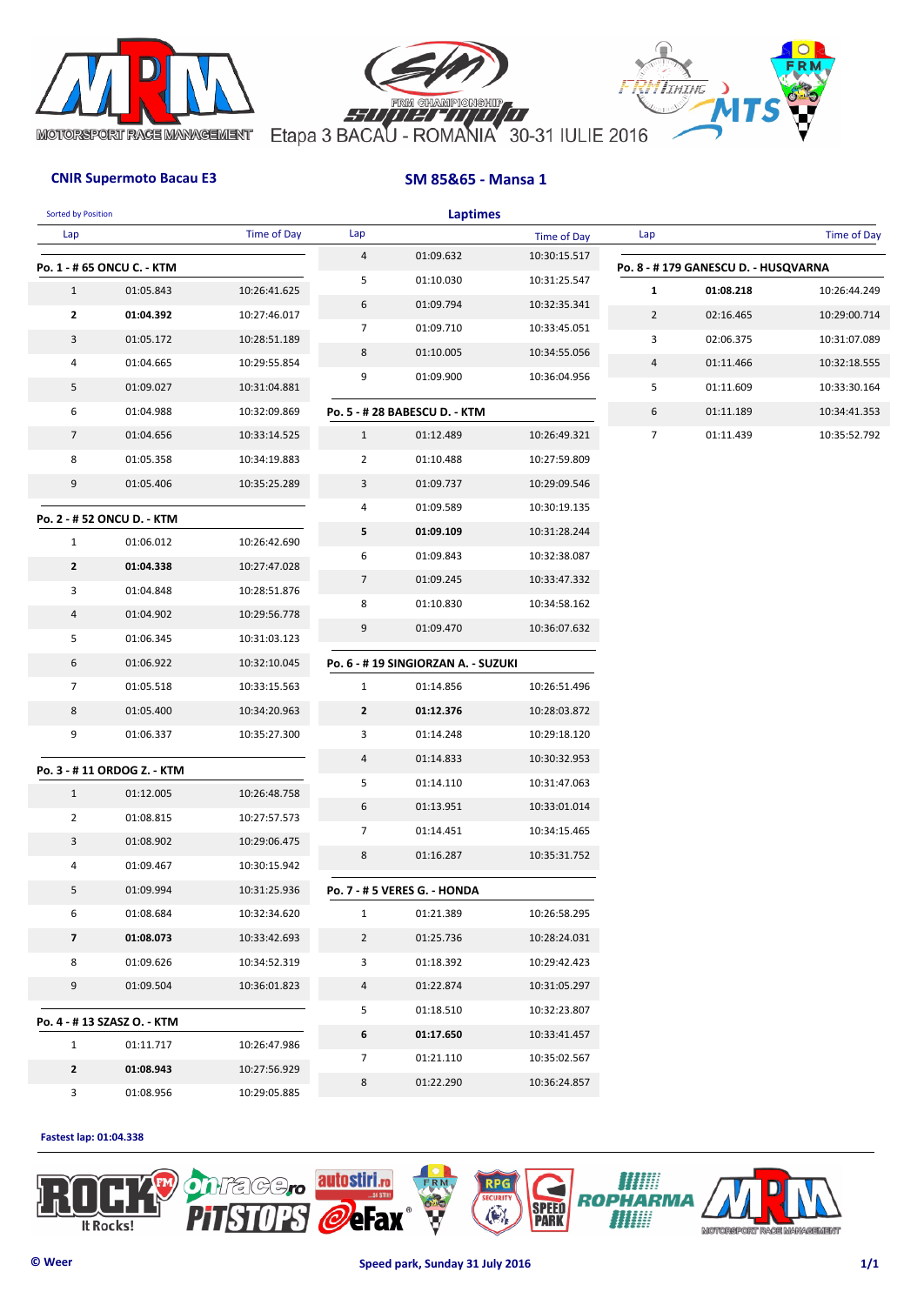



| Classification after 9 Laps (13,050 Km) | Winner Avg 75,877 Km/h |
|-----------------------------------------|------------------------|

|                | Pos Num | Rider                        | Nat        | Fed        | Class       | Motoclub               | <b>Bike</b>   | Laps | Time      | <b>Best</b> | In             | Pts |
|----------------|---------|------------------------------|------------|------------|-------------|------------------------|---------------|------|-----------|-------------|----------------|-----|
|                |         |                              |            |            |             | <b>SM65</b>            |               |      |           |             |                |     |
| $\mathbf{1}$   | 11      | <b>ORDOG ZOLTAN</b>          | ROU        | <b>FRM</b> | <b>SM65</b> | Dementor Racing Codlea | <b>KTM</b>    | 9    | 10:20.735 | 01:07.952   | 5              | 25  |
| $\overline{2}$ | 28      | <b>BABESCU DANIEL</b>        | ROU        | <b>FRM</b> | <b>SM65</b> | <b>Taifun Racing</b>   | <b>KTM</b>    | 9    | 10:26.950 | 01:08.413   | $\overline{2}$ | 22  |
| <b>SM85</b>    |         |                              |            |            |             |                        |               |      |           |             |                |     |
| $\mathbf{1}$   | 52      | <b>ONCU DENIZ</b>            | <b>TUR</b> | <b>TMF</b> | <b>SM85</b> | <b>KNN54</b>           | <b>KTM</b>    | 9    | 10:19.157 | 01:05.902   | 5              | 25  |
| $\mathbf{2}$   | 65      | <b>ONCU CAN</b>              | <b>TUR</b> | <b>TMF</b> | <b>SM85</b> | <b>KNN54</b>           | <b>KTM</b>    | 9    | 10:20.947 | 01:05.997   | 5              | 22  |
| з.             | 13      | <b>SZASZ OLIVER</b>          | ROU        | <b>FRM</b> | <b>SM85</b> | Steaua Bucuresti       | <b>KTM</b>    | 9    | 10:41.231 | 01:09.830   | 4              | 20  |
| 4              | 179     | <b>GANESCU DARIA TEODORA</b> | ROU        | <b>FRM</b> | <b>SM85</b> | <b>Taifun Racing</b>   | HUSQVARNA     | 9    | 11:08.910 | 01:12.288   | 4              | 18  |
| 5.             | 19      | SINGIORZAN ALEXANDRU         | ROU        | <b>FRM</b> | <b>SM85</b> | Steaua Bucuresti       | <b>SUZUKI</b> | 9    | 11:22.676 | 01:14.043   | $\overline{2}$ | 16  |
| 6              | 5.      | <b>VERES GERGO</b>           | ROU        | <b>FRM</b> | <b>SM85</b> | Lupo Racing Timisoara  | <b>HONDA</b>  | 8    | 10:24.720 | 01:16.362   | 4              | 15  |

**Best lap: nr 52 - ONCU DENIZ 01:05.902 in lap 5 Avg 79,209 Race Start: 31.07.2016 12:25:05 Race Finish:31.07.2016 12:37:16** 

Rezultatele sunt provizorii pana la expirarea timpului de protest si omologarea Juriului de Concurs Printing time: 14:07 Timpul limita pentru contestatii expira la 30 de minute de la afisarea rezultatelor

**Printing time: 14:07**



**© Weer Speed park, Sunday 31 July 2016 1/1**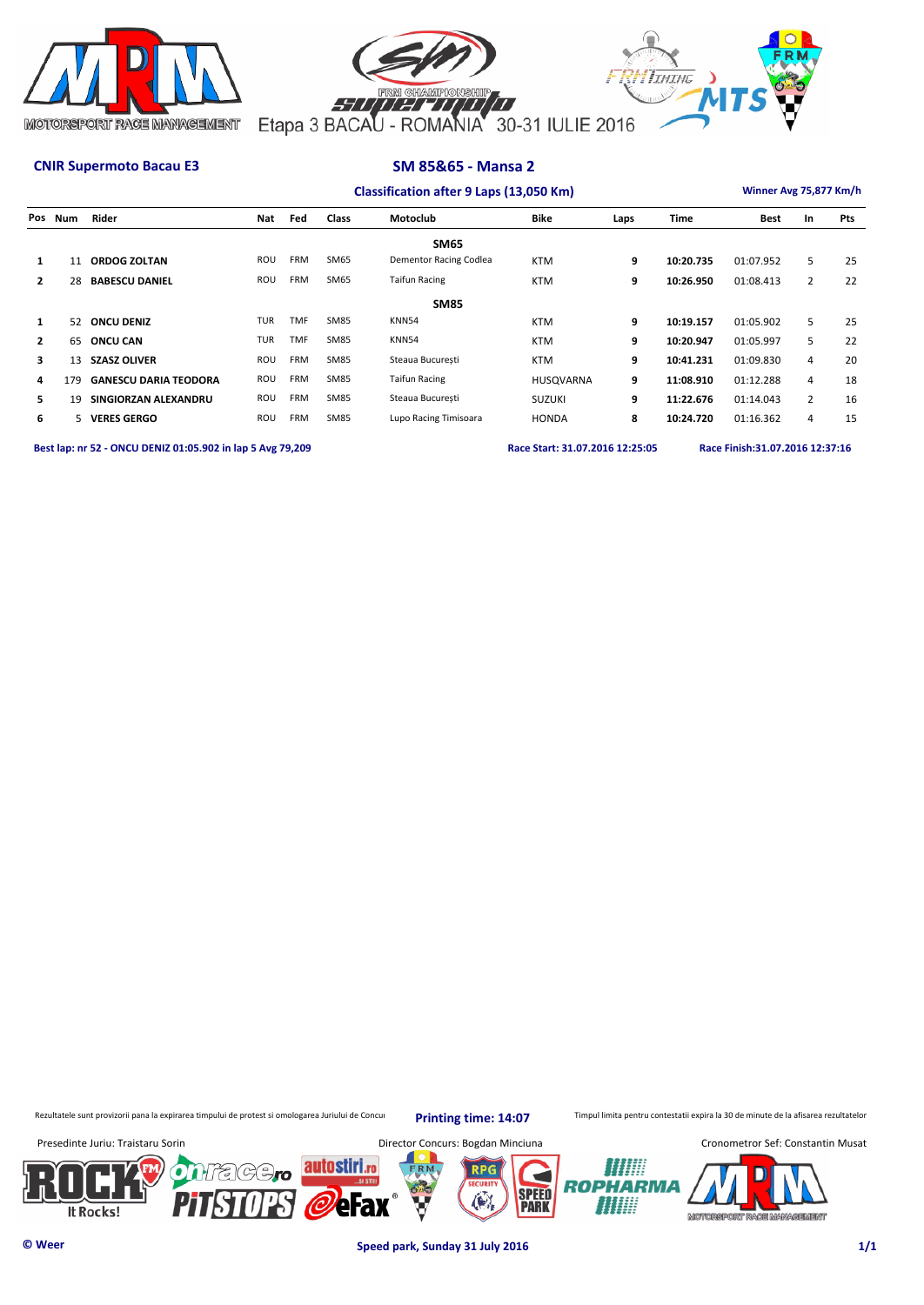





| <b>Sorted by Position</b> |                               |                    |                | <b>Laptimes</b>                     |                    |                |                              |                    |
|---------------------------|-------------------------------|--------------------|----------------|-------------------------------------|--------------------|----------------|------------------------------|--------------------|
| Lap                       |                               | <b>Time of Day</b> | Lap            |                                     | <b>Time of Day</b> | Lap            |                              | <b>Time of Day</b> |
|                           | Po. 1 - # 52 ONCU D. - KTM    |                    | 4              | 01:08.976                           | 12:29:47.323       | 8              | 01:15.132                    | 12:35:13.148       |
| $\mathbf{1}$              | 01:07.727                     | 12:26:16.255       | 5              | 01:08.856                           | 12:30:56.179       | 9              | 01:15.321                    | 12:36:28.469       |
| $\overline{2}$            | 01:06.290                     | 12:27:22.545       | 6              | 01:08.851                           | 12:32:05.030       |                | Po. 8 - # 5 VERES G. - HONDA |                    |
| 3                         | 01:06.374                     | 12:28:28.919       | 7              | 01:08.739                           | 12:33:13.769       | $\mathbf{1}$   | 01:20.472                    | 12:26:28.563       |
| 4                         | 01:06.709                     | 12:29:35.628       | 8              | 01:09.616                           | 12:34:23.385       | $\overline{2}$ | 01:17.373                    | 12:27:45.936       |
| 5                         | 01:05.902                     | 12:30:41.530       | 9              | 01:09.358                           | 12:35:32.743       | 3              | 01:16.743                    | 12:29:02.679       |
| 6                         | 01:06.287                     | 12:31:47.817       |                | Po. 5 - #13 SZASZ O. - KTM          |                    | 4              | 01:16.362                    | 12:30:19.041       |
| $\overline{7}$            | 01:06.094                     | 12:32:53.911       | $\mathbf{1}$   | 01:14.023                           | 12:26:26.389       | 5              | 01:17.569                    | 12:31:36.610       |
| 8                         | 01:17.679                     | 12:34:11.590       | $\overline{2}$ | 01:10.015                           | 12:27:36.404       | 6              | 01:16.584                    | 12:32:53.194       |
| 9                         | 01:13.360                     | 12:35:24.950       | 3              | 01:09.857                           | 12:28:46.261       | $\overline{7}$ | 01:19.501                    | 12:34:12.695       |
|                           |                               |                    | 4              | 01:09.830                           | 12:29:56.091       | 8              | 01:17.818                    | 12:35:30.513       |
|                           | Po. 2 - #11 ORDOG Z. - KTM    |                    | 5              | 01:09.832                           | 12:31:05.923       |                |                              |                    |
| $\mathbf{1}$              | 01:09.969                     | 12:26:18.629       | 6              | 01:10.044                           | 12:32:15.967       |                |                              |                    |
| $\overline{2}$            | 01:08.585                     | 12:27:27.214       | $\overline{7}$ | 01:09.839                           | 12:33:25.806       |                |                              |                    |
| 3                         | 01:08.545                     | 12:28:35.759       | 8              | 01:09.884                           | 12:34:35.690       |                |                              |                    |
| 4                         | 01:08.499                     | 12:29:44.258       | 9              | 01:11.334                           | 12:35:47.024       |                |                              |                    |
| 5                         | 01:07.952                     | 12:30:52.210       |                |                                     |                    |                |                              |                    |
| 6                         | 01:08.358                     | 12:32:00.568       |                | Po. 6 - #179 GANESCU D. - HUSQVARNA |                    |                |                              |                    |
| $\overline{7}$            | 01:08.511                     | 12:33:09.079       | $\mathbf{1}$   | 01:16.141                           | 12:26:24.242       |                |                              |                    |
| 8                         | 01:08.593                     | 12:34:17.672       | $\overline{2}$ | 01:13.297                           | 12:27:37.539       |                |                              |                    |
| 9                         | 01:08.856                     | 12:35:26.528       | 3              | 01:13.234                           | 12:28:50.773       |                |                              |                    |
|                           | Po. 3 - # 65 ONCU C. - KTM    |                    | 4              | 01:12.288                           | 12:30:03.061       |                |                              |                    |
| $\mathbf{1}$              | 01:08.601                     | 12:26:16.220       | 5              | 01:13.470                           | 12:31:16.531       |                |                              |                    |
| $\mathbf{2}$              | 01:06.217                     | 12:27:22.437       | 6              | 01:13.699                           | 12:32:30.230       |                |                              |                    |
| 3                         | 01:06.707                     | 12:28:29.144       | 7              | 01:13.821                           | 12:33:44.051       |                |                              |                    |
| 4                         | 01:06.242                     | 12:29:35.386       | 8              | 01:14.557                           | 12:34:58.608       |                |                              |                    |
| 5                         | 01:05.997                     | 12:30:41.383       | 9              | 01:16.095                           | 12:36:14.703       |                |                              |                    |
| 6                         | 01:06.016                     | 12:31:47.399       |                | Po. 7 - # 19 SINGIORZAN A. - SUZUKI |                    |                |                              |                    |
| $\overline{7}$            | 01:06.846                     | 12:32:54.245       | $\mathbf{1}$   | 01:20.381                           | 12:26:29.133       |                |                              |                    |
| 8                         | 01:06.388                     | 12:34:00.633       | 2              | 01:14.043                           | 12:27:43.176       |                |                              |                    |
| 9                         | 01:26.107                     | 12:35:26.740       | 3              | 01:14.842                           | 12:28:58.018       |                |                              |                    |
|                           |                               |                    | 4              | 01:15.368                           | 12:30:13.386       |                |                              |                    |
|                           | Po. 4 - # 28 BABESCU D. - KTM |                    | 5              | 01:14.767                           | 12:31:28.153       |                |                              |                    |
| $\mathbf{1}$              | 01:11.622                     | 12:26:20.708       | 6              | 01:14.772                           | 12:32:42.925       |                |                              |                    |
| $\mathbf{z}$              | 01:08.413                     | 12:27:29.121       | $\overline{7}$ | 01:15.091                           | 12:33:58.016       |                |                              |                    |
| 3                         | 01:09.226                     | 12:28:38.347       |                |                                     |                    |                |                              |                    |

**Fastest lap: 01:05.902** 

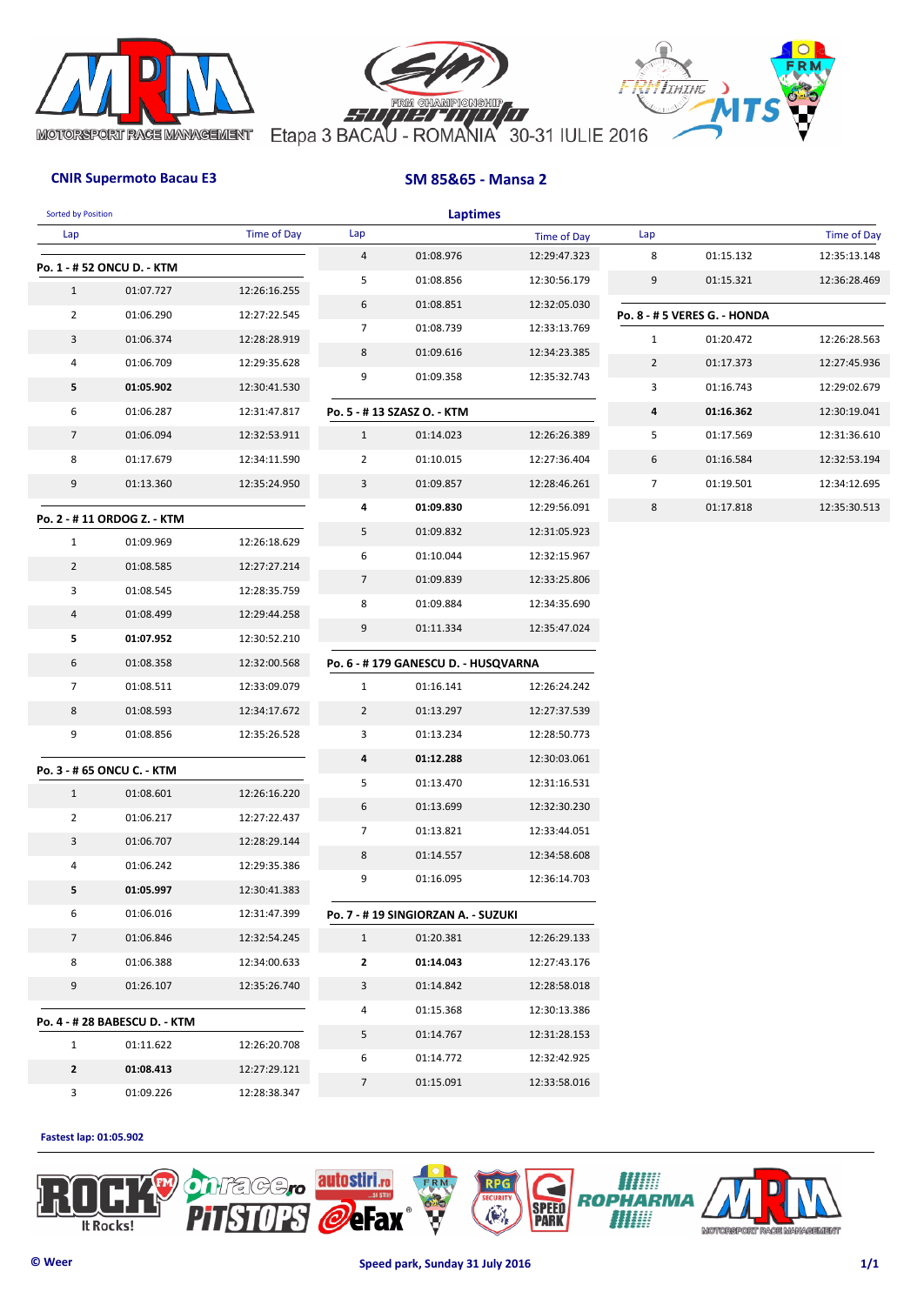



## **CNIR Supermoto Bacau E3 SM 85&65 - Incalzire**

| <b>Classification</b> |  |  |
|-----------------------|--|--|
|                       |  |  |

| Pos | N°  | Rider                        | <b>Nat</b> | Fed        | <b>Class</b> | Motoclub               | <b>Bike</b>      | Laps           | <b>Best</b> | In             | Avg   |
|-----|-----|------------------------------|------------|------------|--------------|------------------------|------------------|----------------|-------------|----------------|-------|
|     |     |                              |            |            |              | <b>SM65</b>            |                  |                |             |                |       |
|     |     | 11 ORDOG ZOLTAN              | ROU        | <b>FRM</b> | SM65         | Dementor Racing Codlea | <b>KTM</b>       | 7              | 01:09.471   | 3              | 75,14 |
|     | 28  | <b>BABESCU DANIEL</b>        | ROU        | <b>FRM</b> | SM65         | <b>Taifun Racing</b>   | <b>KTM</b>       | $\overline{2}$ | 02:39.168   | $\overline{2}$ | 32,80 |
|     |     |                              |            |            |              | <b>SM85</b>            |                  |                |             |                |       |
|     |     | 65 ONCU CAN                  | <b>TUR</b> | <b>TMF</b> | <b>SM85</b>  | KNN54                  | <b>KTM</b>       | 8              | 01:04.993   |                | 80,32 |
| 2   |     | 52 ONCU DENIZ                | <b>TUR</b> | <b>TMF</b> | <b>SM85</b>  | KNN54                  | <b>KTM</b>       | $\overline{7}$ | 01:05.409   | 5.             | 79,81 |
| 3   | 179 | <b>GANESCU DARIA TEODORA</b> | ROU        | <b>FRM</b> | <b>SM85</b>  | <b>Taifun Racing</b>   | <b>HUSOVARNA</b> | $\overline{7}$ | 01:08.200   |                | 76,54 |
| 4   |     | 13 SZASZ OLIVER              | ROU        | <b>FRM</b> | <b>SM85</b>  | Steaua Bucuresti       | <b>KTM</b>       | 6              | 01:10.062   | 3              | 74,51 |
| 5.  | 19  | SINGIORZAN ALEXANDRU         | ROU        | <b>FRM</b> | <b>SM85</b>  | Steaua Bucuresti       | <b>SUZUKI</b>    | $\overline{7}$ | 01:15.061   | 6              | 69,54 |
| 6   |     | 5 VERES GERGO                | ROU        | <b>FRM</b> | <b>SM85</b>  | Lupo Racing Timisoara  | <b>HONDA</b>     | 6              | 01:18.148   | 6              | 66,80 |
|     |     |                              |            |            |              |                        |                  |                |             |                |       |

**Race Start: 31.07.2016 08:38:20 Race Finish: 31.07.2016 08:50:44** 

Rezultatele sunt provizorii pana la expirarea timpului de protest si omologarea Juriului d

**Printing time: 09:06**

Timpul limita pentru contestatii expira la 30 de minute de la afisarea rezultatelor

It Rocks!



**© Weer Speed park, Sunday 31 July 2016 1/1**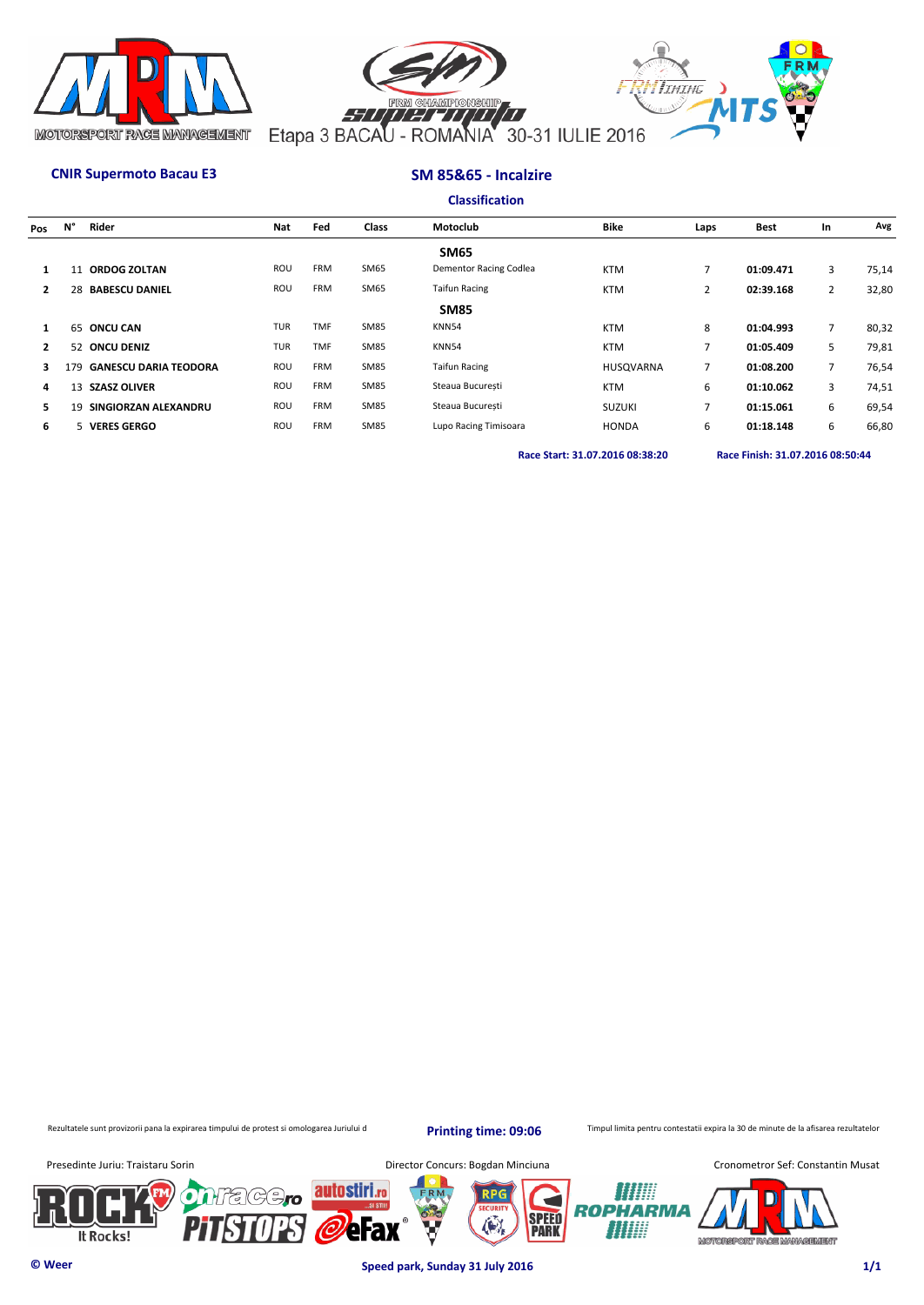





## **CNIR Supermoto Bacau E3 SM 85&65 - Incalzire**

| <b>Sorted by Position</b> |                                         |                    |                                | <b>Laptimes</b>                                  |                              |     |                    |
|---------------------------|-----------------------------------------|--------------------|--------------------------------|--------------------------------------------------|------------------------------|-----|--------------------|
| Lap                       |                                         | <b>Time of Day</b> | Lap                            |                                                  | Time of Day                  | Lap | <b>Time of Day</b> |
|                           | Po. 1 - # 65 ONCU C. - KTM              |                    |                                | Po. 5 - #13 SZASZ O. - KTM                       |                              |     |                    |
| $\mathbf{1}$              | 01:09.304                               | 08:40:57.629       | $\mathbf{1}$                   | 01:10.911                                        | 08:42:17.729                 |     |                    |
| $\overline{2}$            | 01:05.209                               | 08:42:02.838       | $\overline{2}$                 | 01:10.281                                        | 08:43:28.010                 |     |                    |
| 3                         | 01:05.178                               | 08:43:08.016       | 3                              | 01:10.062                                        | 08:44:38.072                 |     |                    |
| 4                         | 01:09.401                               | 08:44:17.417       | 4                              | 01:11.645                                        | 08:45:49.717                 |     |                    |
| 5                         | 01:11.694                               | 08:45:29.111       | 5                              | 01:10.801                                        | 08:47:00.518                 |     |                    |
| 6                         | 01:08.313                               | 08:46:37.424       | 6                              | 01:10.934                                        | 08:48:11.452                 |     |                    |
| $\overline{\mathbf{z}}$   | 01:04.993                               | 08:47:42.417       |                                |                                                  |                              |     |                    |
| 8                         | 01:05.301                               | 08:48:47.718       |                                | Po. 6 - # 19 SINGIORZAN A. - SUZUKI<br>01:21.253 |                              |     |                    |
|                           |                                         |                    | $\mathbf{1}$<br>$\overline{2}$ | 01:18.133                                        | 08:41:18.650<br>08:42:36.783 |     |                    |
| $\mathbf{1}$              | Po. 2 - # 52 ONCU D. - KTM<br>01:11.442 | 08:41:13.667       | 3                              | 01:15.603                                        | 08:43:52.386                 |     |                    |
| $\overline{2}$            | 01:09.145                               | 08:42:22.812       | 4                              | 01:15.614                                        | 08:45:08.000                 |     |                    |
| 3                         | 01:05.609                               | 08:43:28.421       | 5                              | 01:15.234                                        | 08:46:23.234                 |     |                    |
| 4                         | 01:07.456                               | 08:44:35.877       | 6                              | 01:15.061                                        | 08:47:38.295                 |     |                    |
| 5                         | 01:05.409                               | 08:45:41.286       | 7                              | 01:15.197                                        | 08:48:53.492                 |     |                    |
| 6                         | 01:07.235                               | 08:46:48.521       |                                |                                                  |                              |     |                    |
| $\overline{7}$            | 01:06.947                               | 08:47:55.468       |                                | Po. 7 - # 5 VERES G. - HONDA                     |                              |     |                    |
|                           |                                         |                    | $\mathbf{1}$                   | 01:23.678                                        | 08:41:26.322                 |     |                    |
|                           | Po. 3 - #179 GANESCU D. - HUSQVARNA     |                    | 2                              | 01:24.611                                        | 08:42:50.933                 |     |                    |
| $\mathbf{1}$              | 01:11.059                               | 08:41:02.086       | 3                              | 01:20.084                                        | 08:44:11.017                 |     |                    |
| $\overline{2}$            | 01:08.915                               | 08:42:11.001       | 4                              | 01:22.835                                        | 08:45:33.852                 |     |                    |
| 3                         | 01:09.296                               | 08:43:20.297       | 5                              | 01:19.346                                        | 08:46:53.198                 |     |                    |
| 4                         | 01:09.700                               | 08:44:29.997       | 6                              | 01:18.148                                        | 08:48:11.346                 |     |                    |
| 5                         | 01:09.507                               | 08:45:39.504       |                                | Po. 8 - # 28 BABESCU D. - KTM                    |                              |     |                    |
| 6                         | 01:10.355                               | 08:46:49.859       | $\mathbf{1}$                   | 07:38.191                                        | 08:47:32.208                 |     |                    |
| $\overline{\mathbf{z}}$   | 01:08.200                               | 08:47:58.059       | 2                              | 02:39.168                                        | 08:50:11.376                 |     |                    |
|                           | Po. 4 - #11 ORDOG Z. - KTM              |                    |                                |                                                  |                              |     |                    |
| $\mathbf{1}$              | 01:13.350                               | 08:41:06.268       |                                |                                                  |                              |     |                    |
| $\overline{2}$            | 01:10.252                               | 08:42:16.520       |                                |                                                  |                              |     |                    |
| 3                         | 01:09.471                               | 08:43:25.991       |                                |                                                  |                              |     |                    |
| 4                         | 01:10.010                               | 08:44:36.001       |                                |                                                  |                              |     |                    |
| 5                         | 01:38.521                               | 08:46:14.522       |                                |                                                  |                              |     |                    |
| 6                         | 01:15.186                               | 08:47:29.708       |                                |                                                  |                              |     |                    |
| $7\overline{ }$           | 01:39.663                               | 08:49:09.371       |                                |                                                  |                              |     |                    |

**Fastest lap: 01:04.993** 

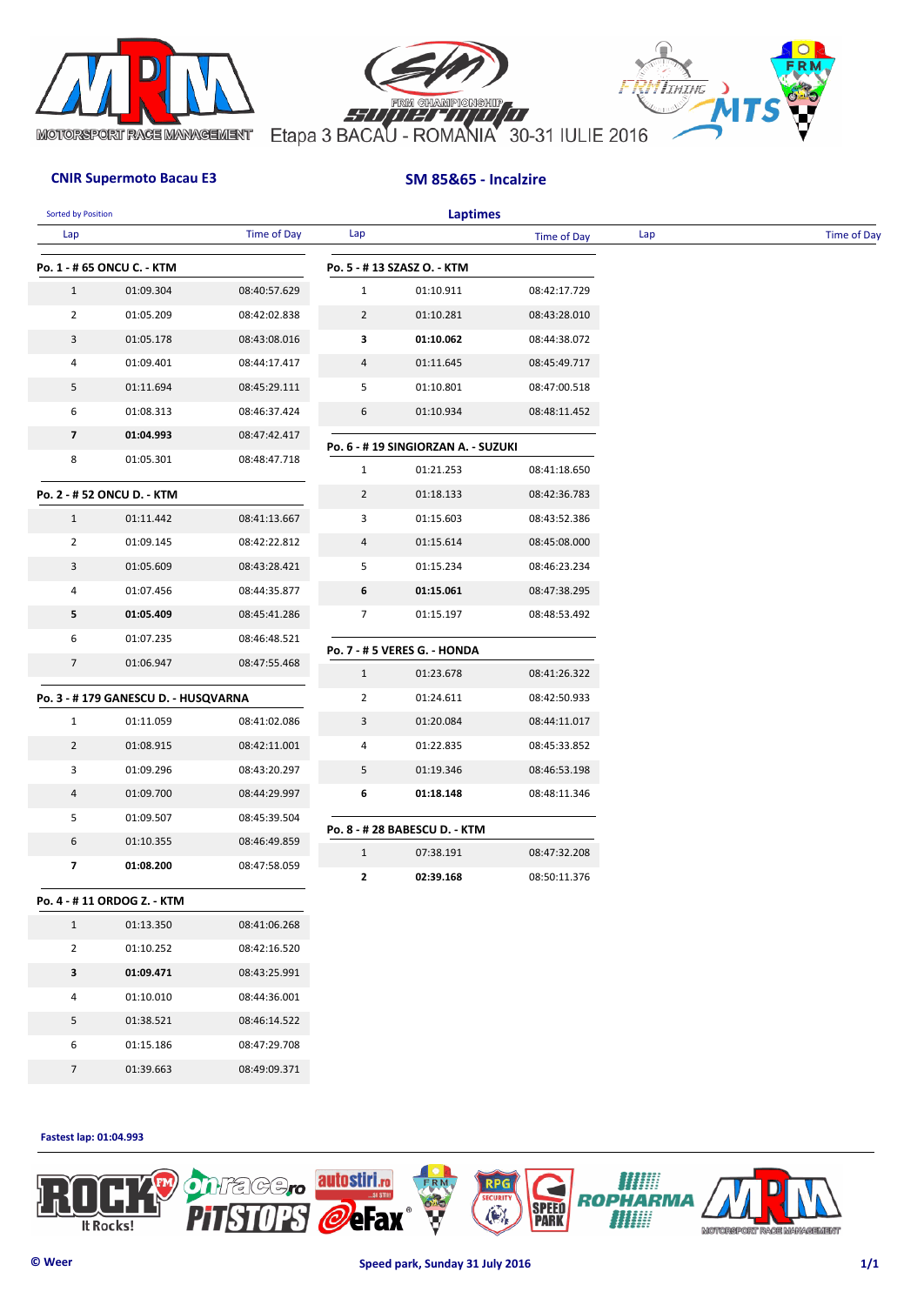



## **CNIR Supermoto Bacau E3 SM 85&65 - Antrenament Oficial**

|              |     |                              |            |            |              | <b>Classification</b> |                  |                |             |    |       |
|--------------|-----|------------------------------|------------|------------|--------------|-----------------------|------------------|----------------|-------------|----|-------|
| Pos          | N°  | Rider                        | Nat        | Fed        | <b>Class</b> | Motoclub              | <b>Bike</b>      | Laps           | <b>Best</b> | In | Avg   |
|              |     |                              |            |            |              | <b>SM65</b>           |                  |                |             |    |       |
| $\mathbf{1}$ |     | 28 BABESCU DANIEL            | ROU        | <b>FRM</b> | SM65         | <b>Taifun Racing</b>  | <b>KTM</b>       | 8              | 01:10.220   | 5  | 56,39 |
|              |     |                              |            |            |              | <b>SM85</b>           |                  |                |             |    |       |
| $\mathbf{1}$ |     | 65 ONCU CAN                  | <b>TUR</b> | <b>TMF</b> | <b>SM85</b>  | KNN54                 | <b>KTM</b>       | 10             | 01:08.516   | 10 | 57,80 |
| 2            | 179 | <b>GANESCU DARIA TEODORA</b> | ROU        | <b>FRM</b> | <b>SM85</b>  | <b>Taifun Racing</b>  | <b>HUSOVARNA</b> | 11             | 01:08.575   | 11 | 57,75 |
| 3            | 13  | <b>SZASZ OLIVER</b>          | ROU        | <b>FRM</b> | <b>SM85</b>  | Steaua Bucuresti      | <b>KTM</b>       | 11             | 01:10.028   | 8  | 56,55 |
| 4            | 19  | SINGIORZAN ALEXANDRU         | ROU        | <b>FRM</b> | <b>SM85</b>  | Steaua Bucuresti      | <b>SUZUKI</b>    | 11             | 01:13.399   | 8  | 53,95 |
| 5            |     | 5 VERES GERGO                | ROU        | <b>FRM</b> | <b>SM85</b>  | Lupo Racing Timisoara | <b>HONDA</b>     | 10             | 01:19.954   | 5  | 49,53 |
| 6            |     | 52 ONCU DENIZ                | <b>TUR</b> | <b>TMF</b> | <b>SM85</b>  | KNN54                 | <b>KTM</b>       | $\overline{7}$ | 01:20.032   | 1  | 49,48 |
|              |     |                              |            |            |              |                       |                  |                |             |    |       |

**Race Start: 30.07.2016 16:38:33 Race Finish: 30.07.2016 16:54:43** 

Rezultatele sunt provizorii pana la expirarea timpului de protest si omologarea Juriului d

**Printing time: 15:27**

Timpul limita pentru contestatii expira la 30 de minute de la afisarea rezultatelor



**© Weer Speed park, Tuesday 02 August 2016 1/1**